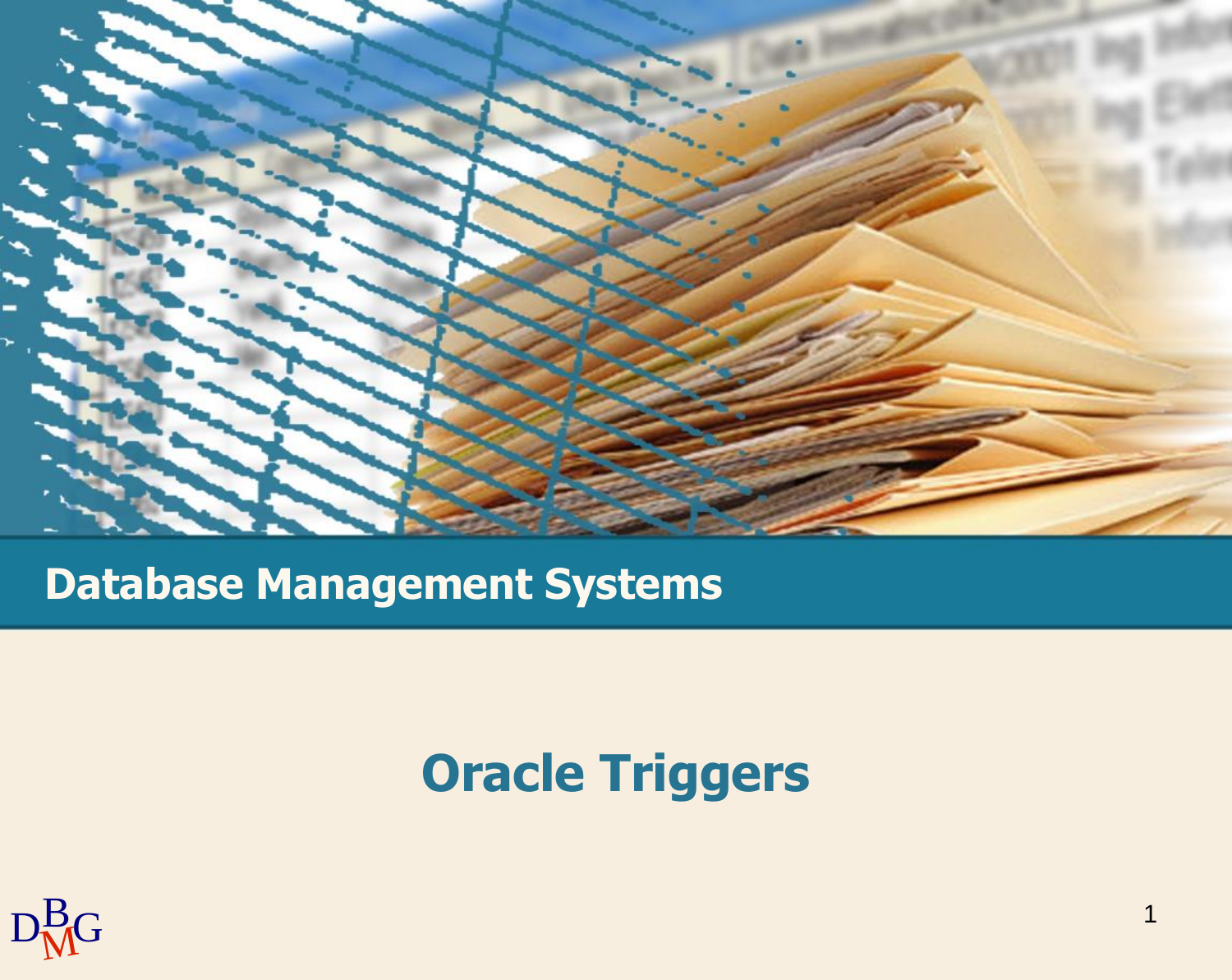## **Trigger syntax**

CREATE TRIGGER TriggerName Mode Event {OR Event } ON TargetTable [[ REFERENCING ReferenceName] FOR EACH ROW [WHEN Predicate]] PL/SQL Block

 $\Sigma$  The action is

- a sequence of SQL instructions
- a PL/SQL block

 $\sum$  No transactional and DDL instructions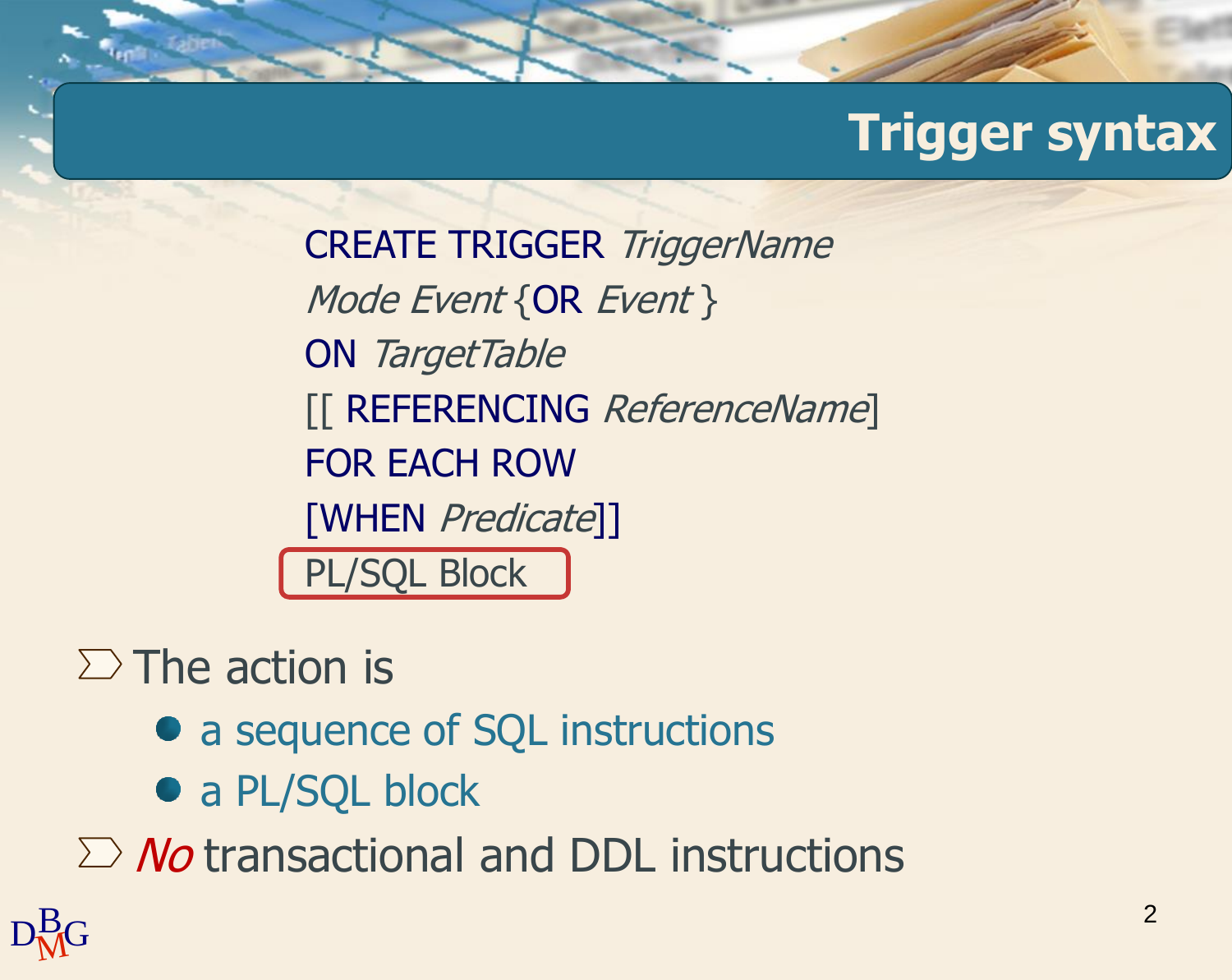## **Execution algorithm**

- 1. Before statement triggers are executed
- 2. For each tuple in TargetTable affected by the triggering statement
	- a) Before row triggers are executed
	- b) The triggering statement is executed + integrity constraints are checked on tuples
	- c) After row triggers are executed
- 3. Integrity constraints on tables are checked
- 4. After statement triggers are executed

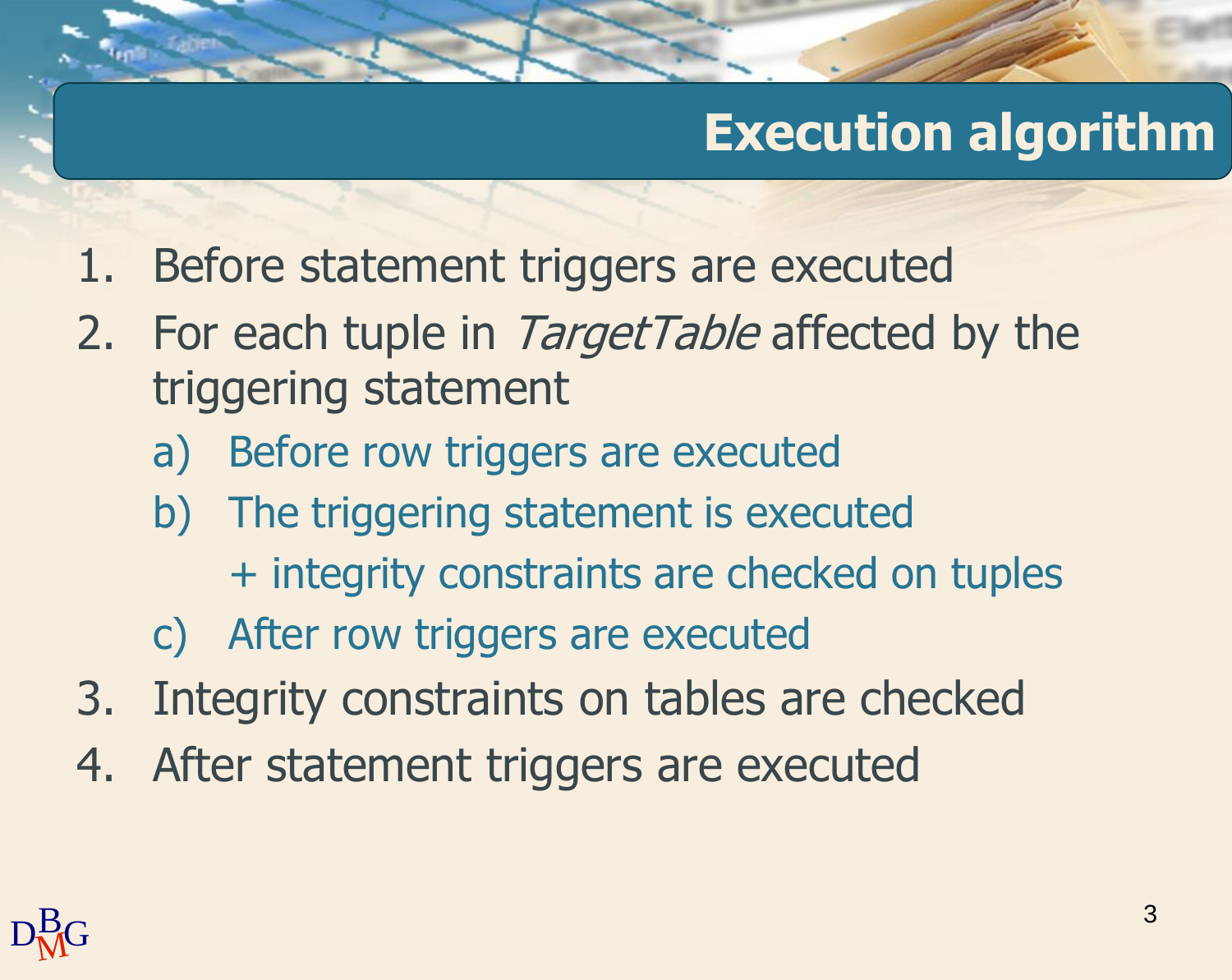## **Trigger semantics**

 $\Sigma$  The execution order for triggers with the same event, mode and granularity is not specified

- it is a source of non determinism
- $\Sigma$  When an error occurs
	- rollback of all operations performed by the triggers
	- rollback of the triggering statement in the triggering transaction

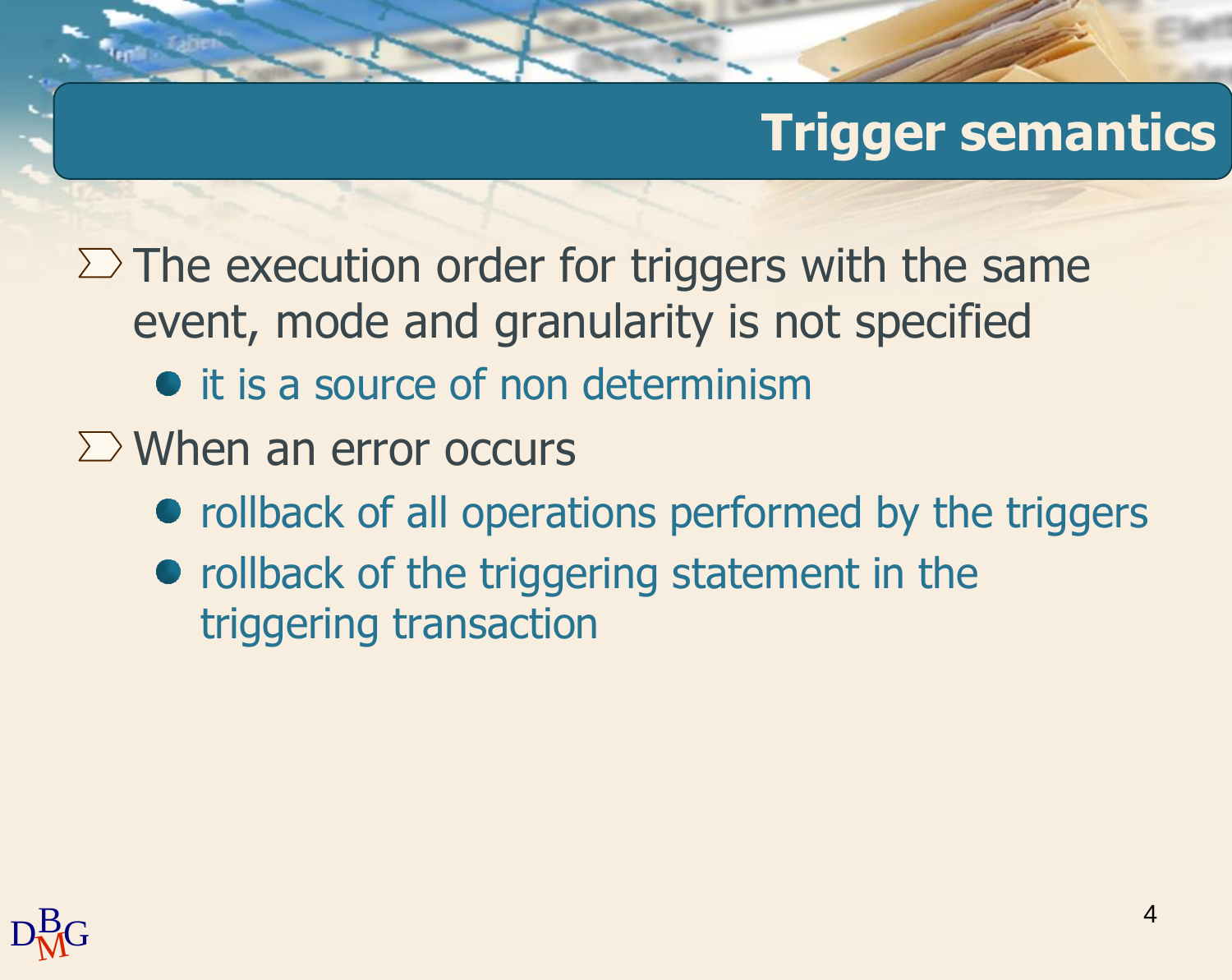## **Non termination**

 $\Sigma$  Trigger execution may activate other triggers

- Cascaded trigger activation may lead to non termination of trigger execution
- $\Sigma$  A maximum length for the cascading trigger execution may be set
	- $\bullet$  default = 32 triggers
- $\Sigma$  If the maximum is exceeded
	- an execution error is returned

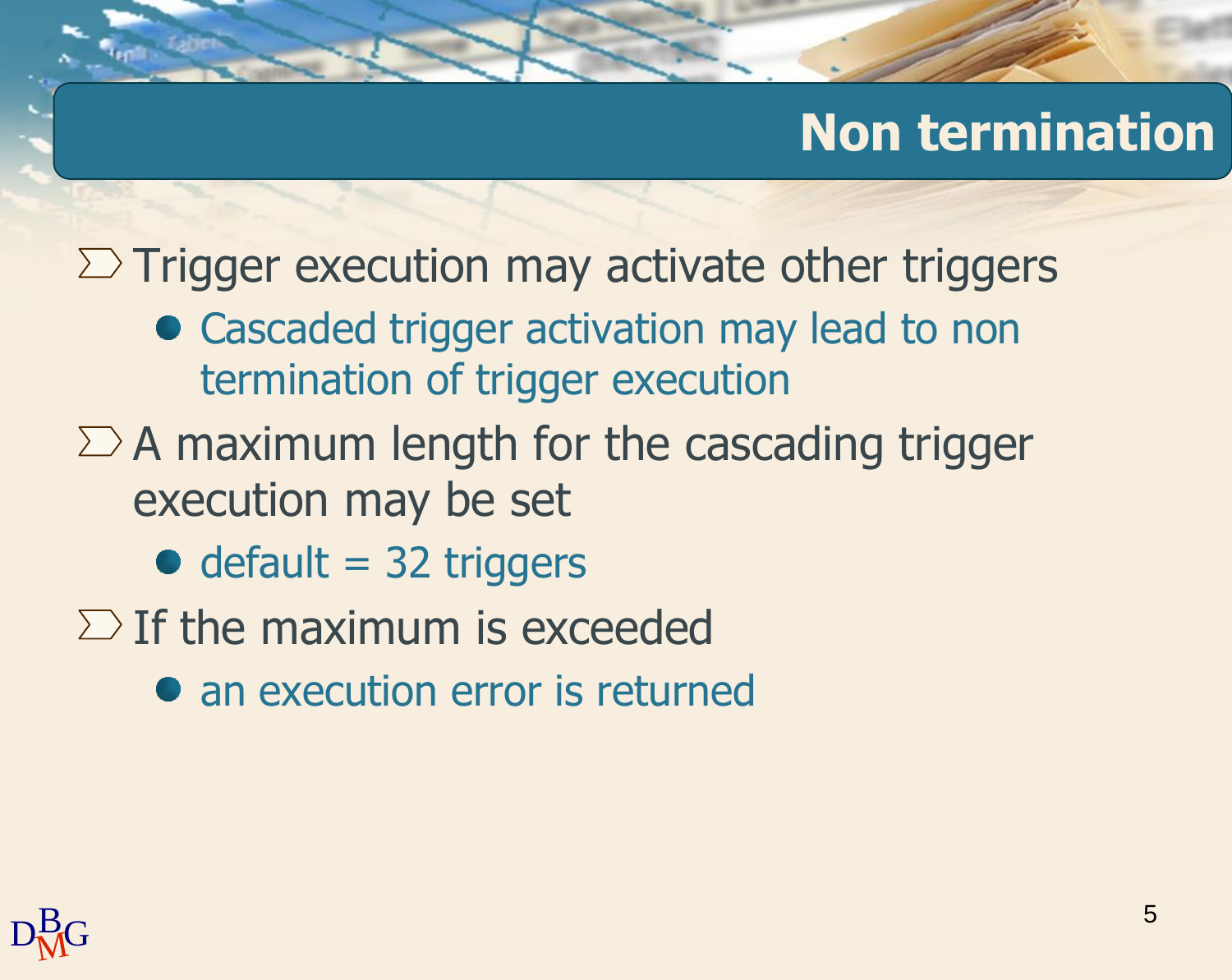## **Mutating tables**

 $\sum A$  mutating table is the table modified by the statement (i.e., event) triggering the trigger  $\Sigma$  The mutating table

- *cannot* be accessed in row level triggers
- $\bullet$  may *only* be accessed in statement triggers
- $\Sigma$  Limited access on mutating tables only characterizes Oracle applications
	- accessing mutating tables is *always* allowed in SQL3

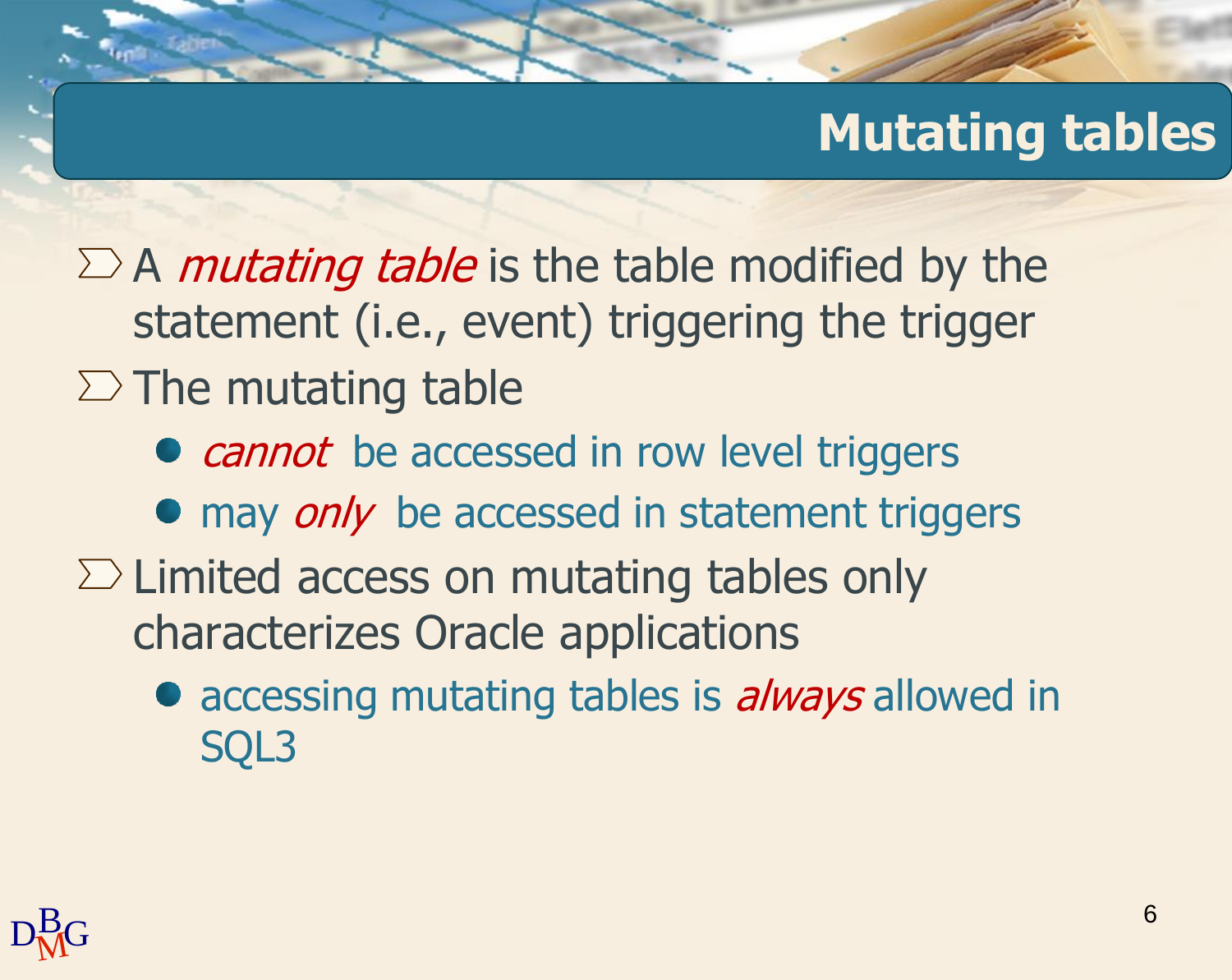

**Database Management Systems**

## **Guidelines in writing triggers in Oracle**

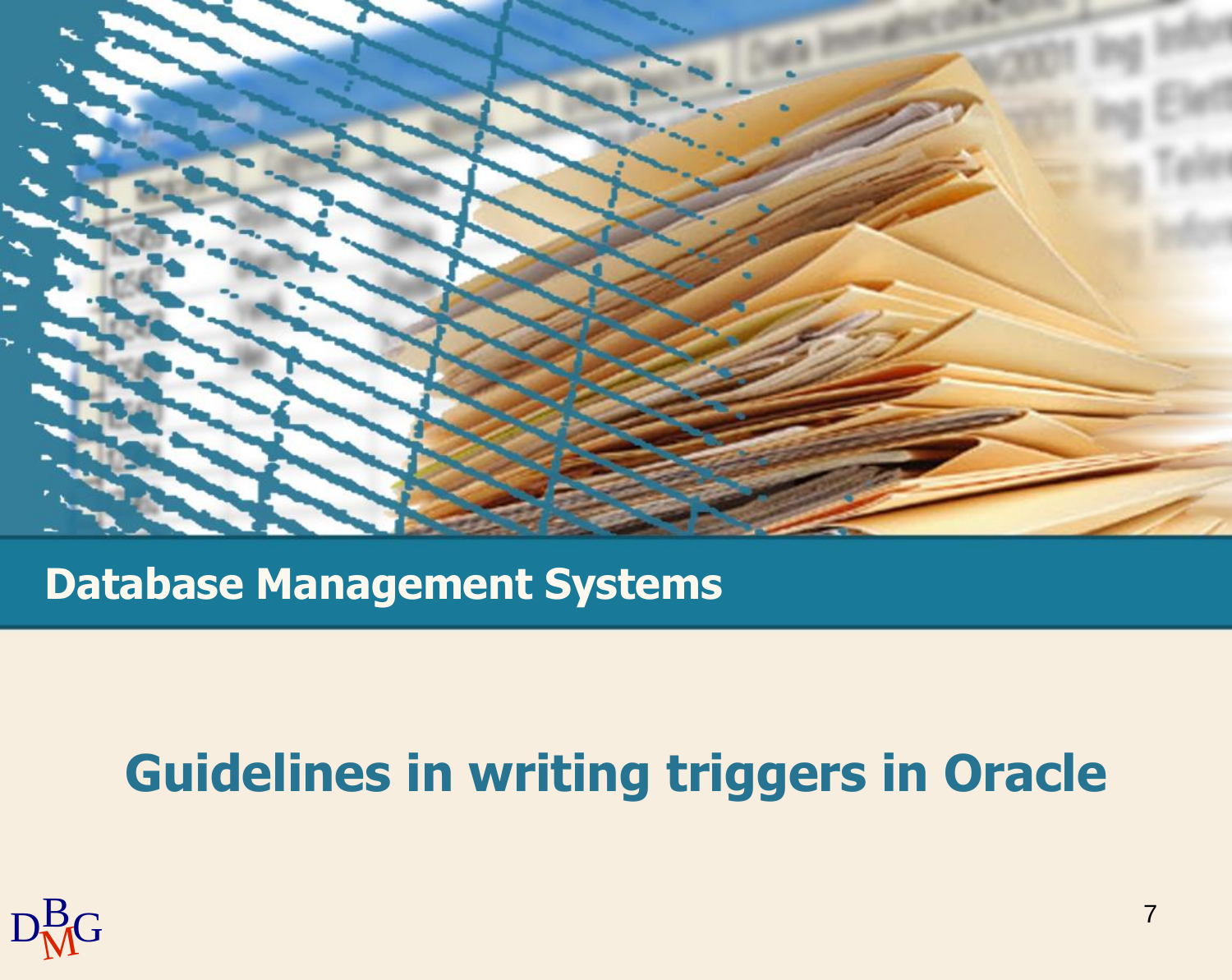## **Guidelines in writing triggers in Oracle**

- $\Sigma$  Execution Mode INSTEAD OF is allowed in Oracle but it should be avoided
- $\Sigma$  Usage of before triggers in Oracle to be compliant with the standard
	- Modifications of the NEW variable in tuples affected by the triggering statement are allowed in before triggers
	- $\bullet$  Other databases modifications apart those reported in the previous point are not allowed on before triggers
	- **Before triggers cannot trigger other triggers**

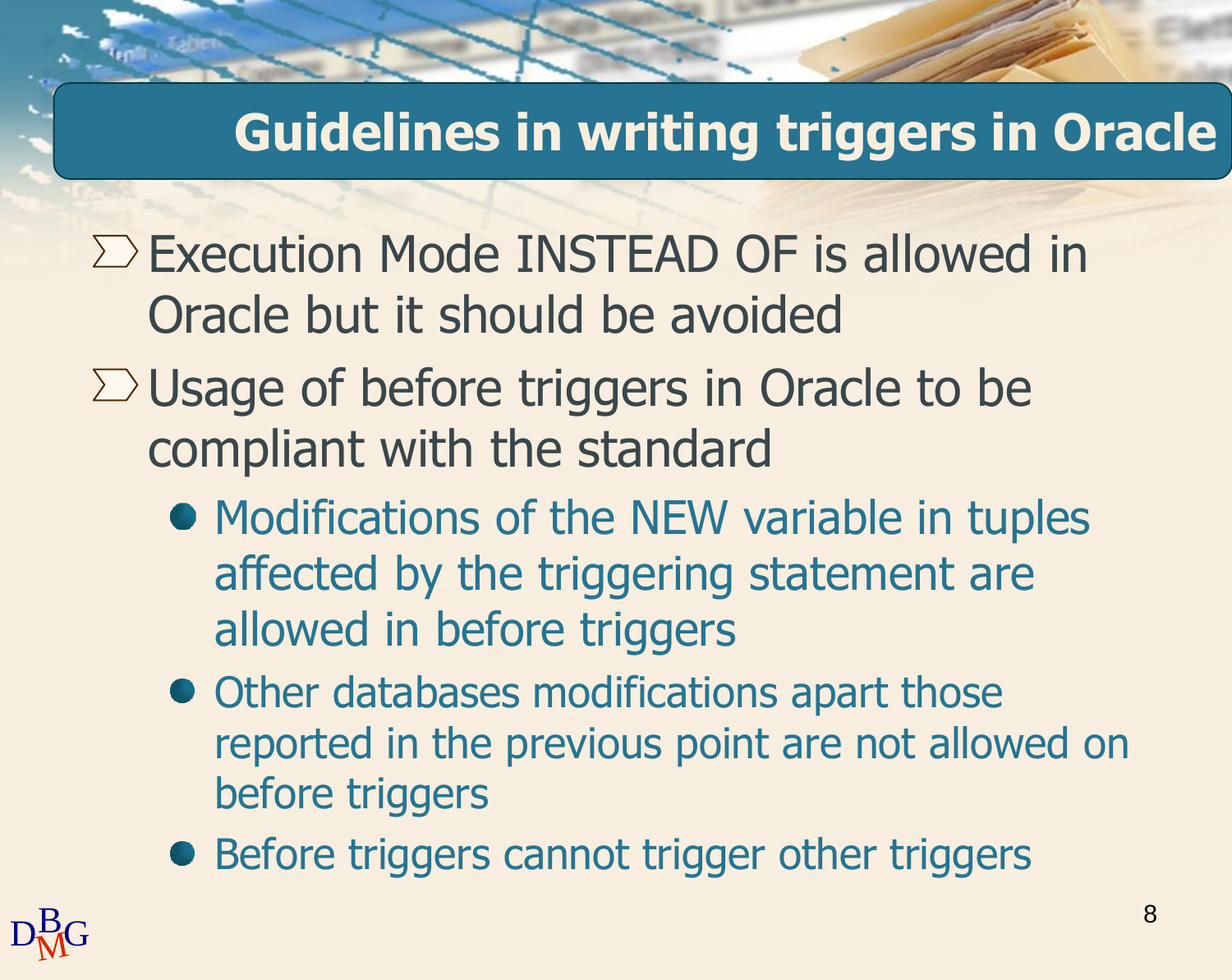

### **Database Management Systems**

## **Trigger Design**

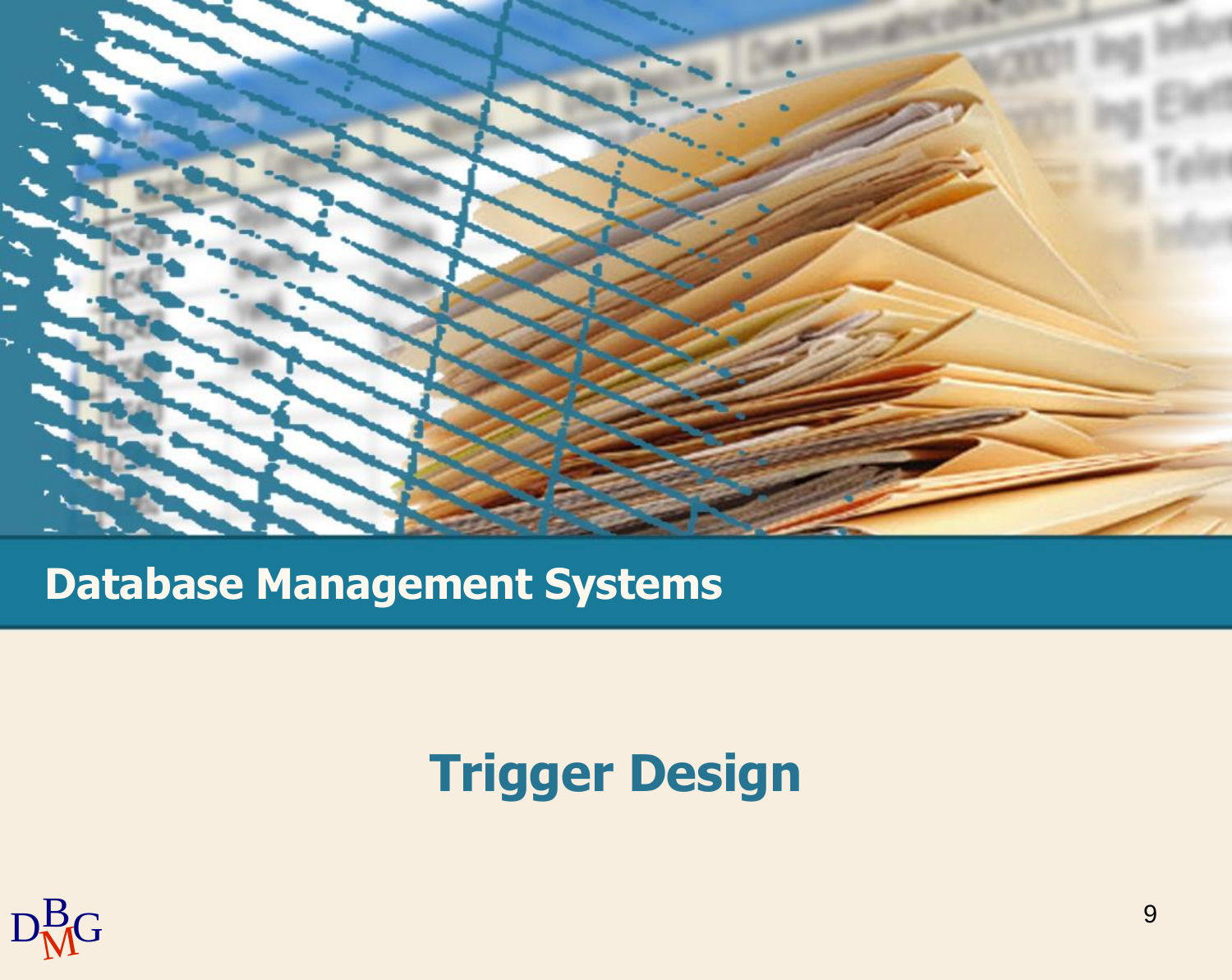## **Trigger design**

## $\Sigma$  The design of a single trigger is usually simple

### **•** Identify

- execution semantics
- event
- condition (optional)
- action

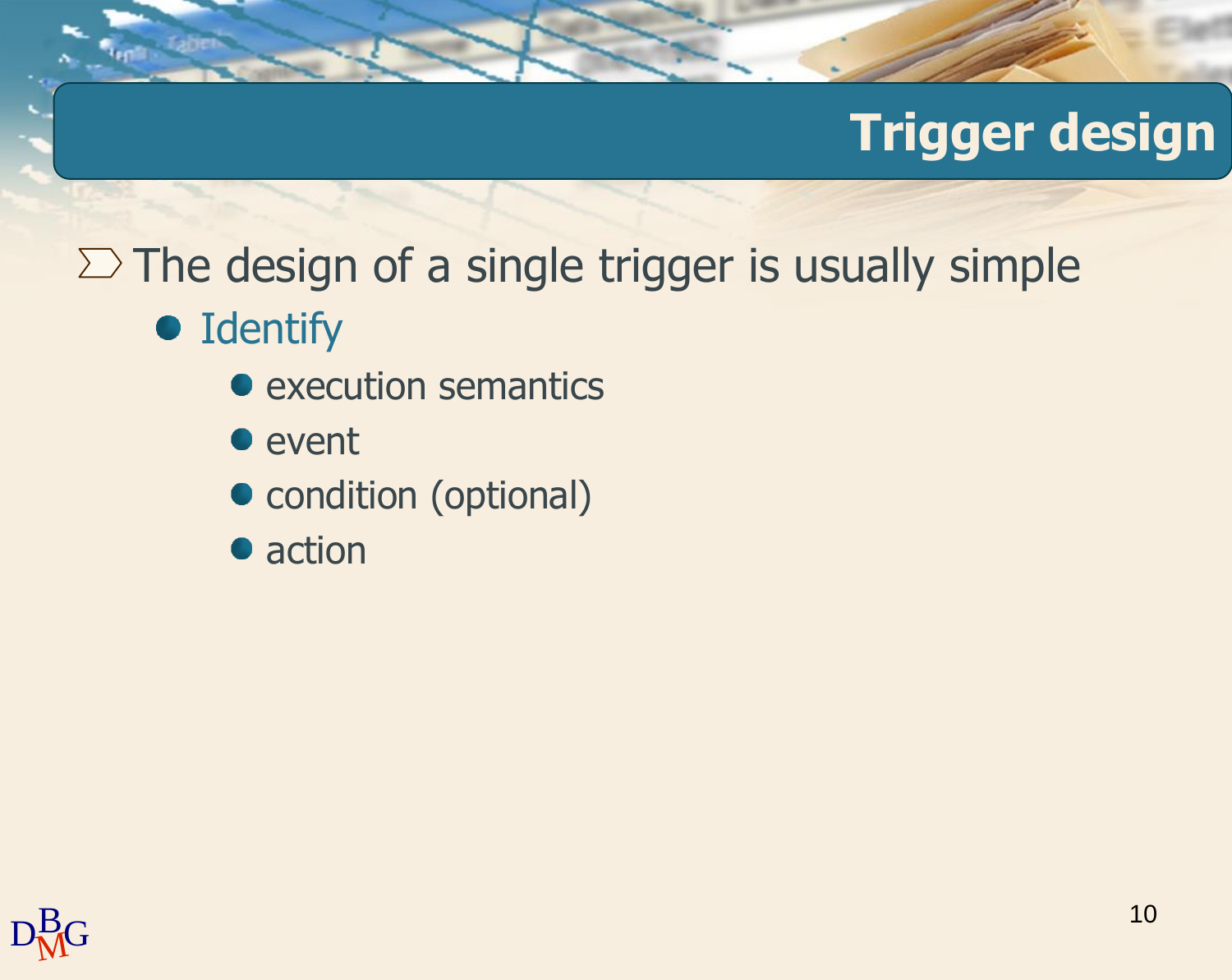## **Trigger design**

 $\sum$  Understanding *mutual* interactions among triggers is more complex

- The action of one trigger may be the event of a different trigger
	- Cascaded execution
- $\Sigma$  If mutual triggering occurs
	- Infinite execution is possible

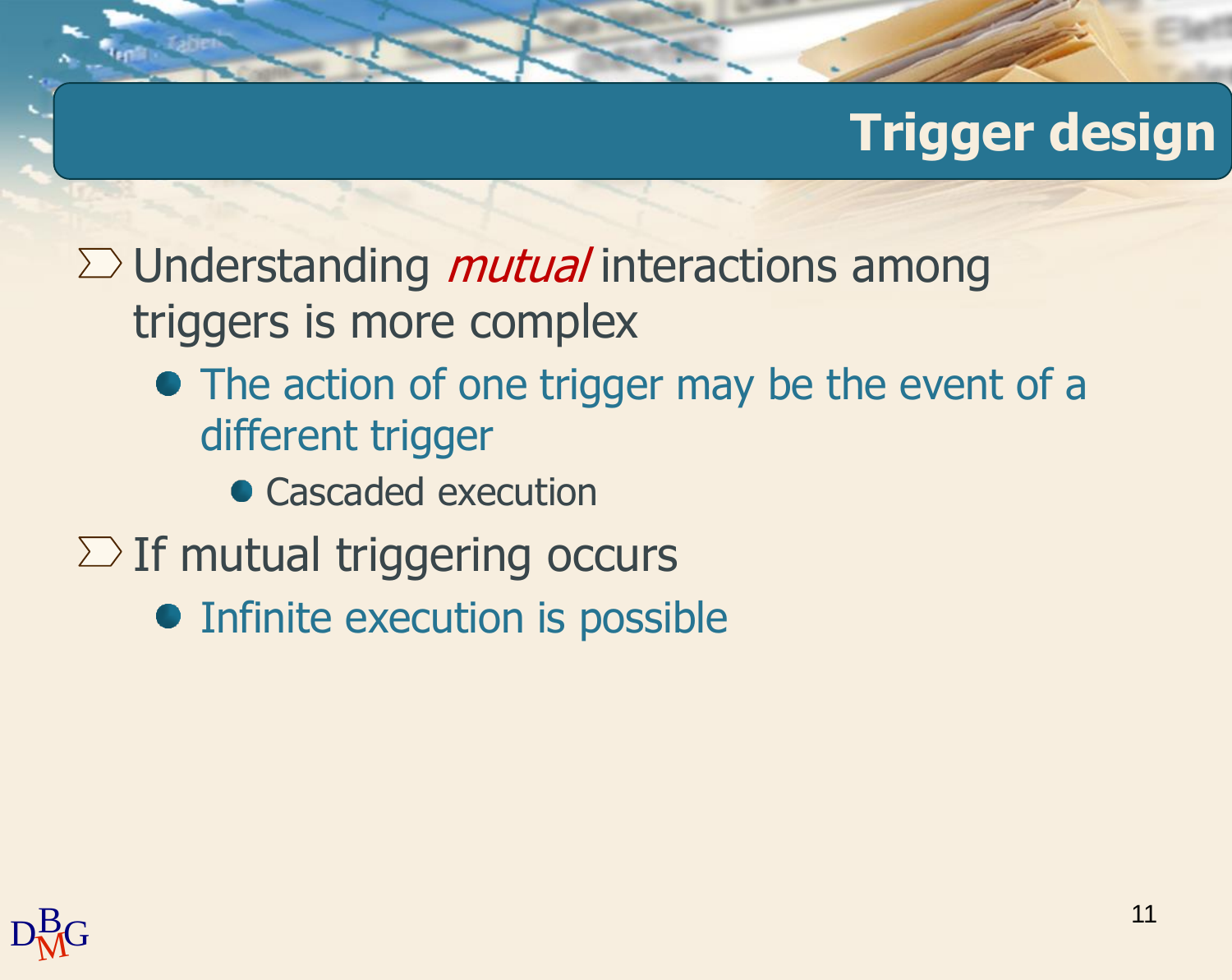## **Trigger execution properties**

### $\Sigma$  Termination

For an arbitrary database state and user transaction, trigger execution *terminates* in a final state (also after an abort)

### $\sum$  Confluence

For an arbitrary database state and user transaction, trigger execution *terminates in a* unique final state, independently of the execution order of triggers

 $\Sigma$  Termination is the most important property

 $\Sigma$  Confluence is enforced by deterministic trigger execution

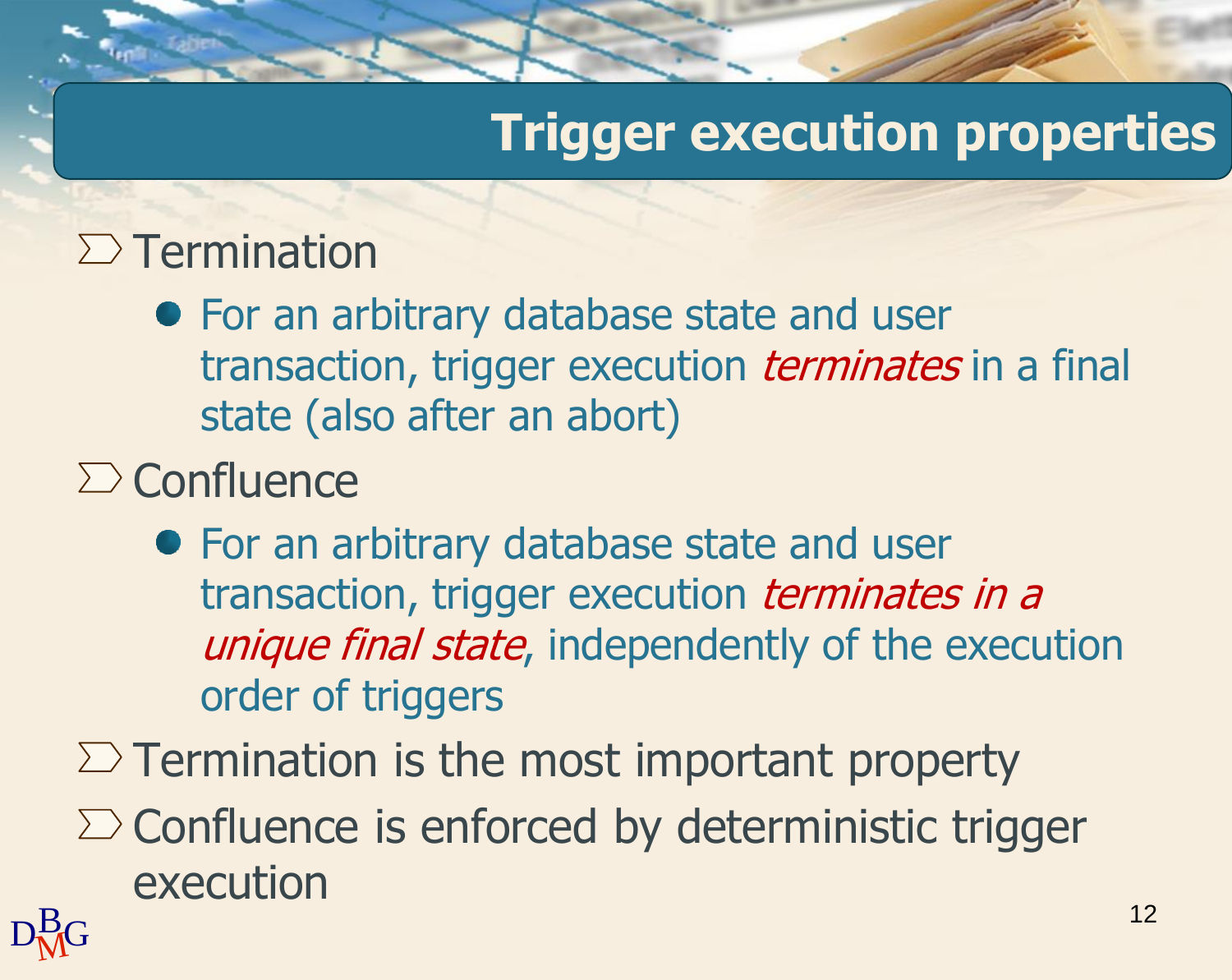## **Guaranteeing termination**

- $\Sigma$  Termination is guaranteed at run time by aborting trigger execution after a given cascading length
- $\Sigma$  Termination may be verified at design time by means of the triggering graph
	- a node for each trigger
	- a directed edge  $T_i \rightarrow T_j$  if trigger  $T_i$  is performing an action triggering trigger  $T_i$
- $\Sigma$  A cycle in the graph shows potential non terminating executions



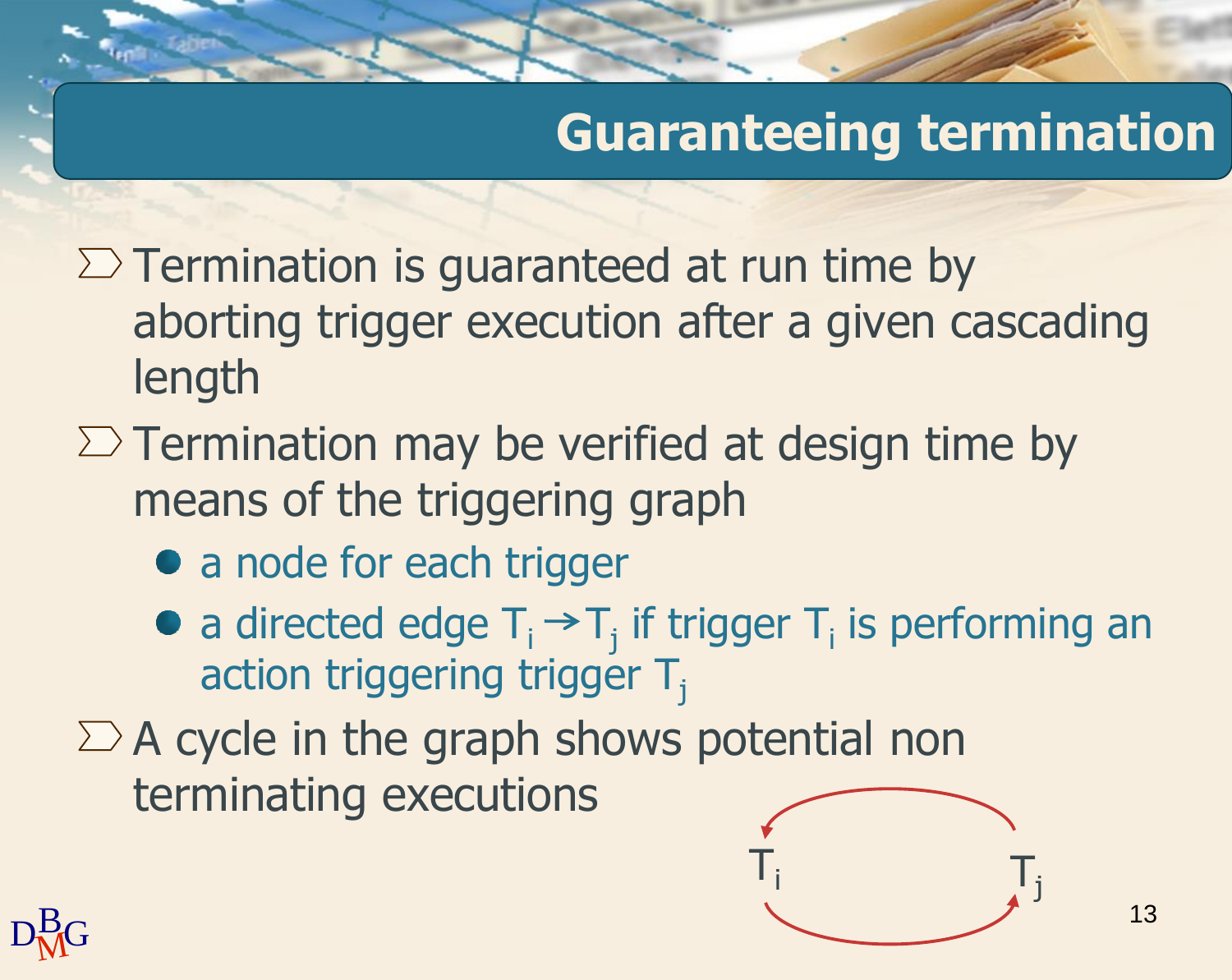### **Example**

### $\Sigma$  Trigger managing salary amounts

- When a given average salary value is exceeded, a salary reduction is automatically enforced
- $\Sigma$  The following table is given Employee (Emp#, Ename, ..., Salary)
- $\Sigma$  Event
	- Update of the Salary attribute in Employee
	- Insert into Employee
		- Will write only trigger for update

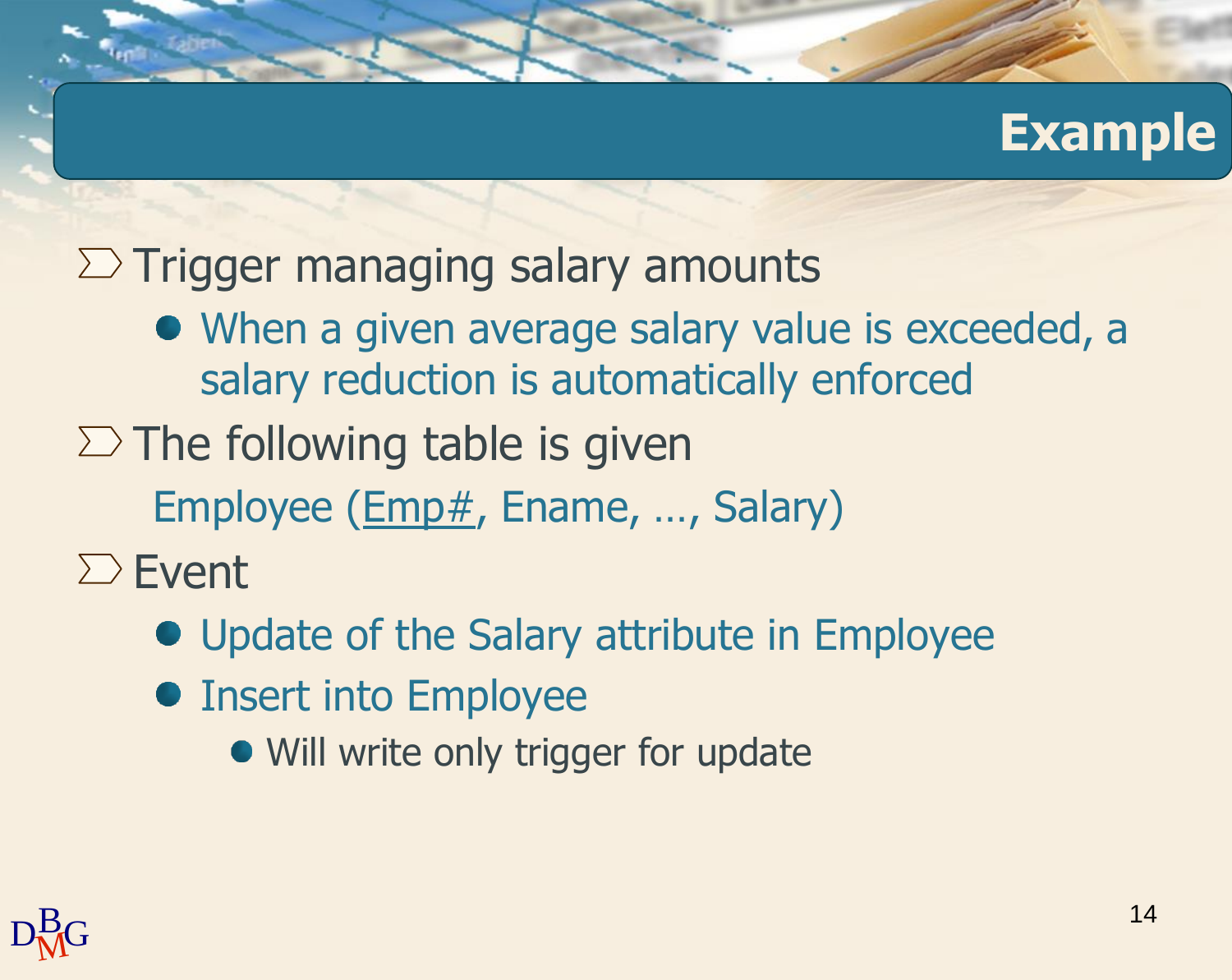### **Example**

### $\Sigma$  Trigger managing salary amounts

- When a given average salary value is exceeded, a salary reduction is automatically enforced
- $\Sigma$  The following table is given Employee (Emp#, Ename, ..., Salary)
- $\sum$  Execution semantics
	- After the modification events
	- Separate execution for each update instruction
- $\Sigma$  No condition for execution

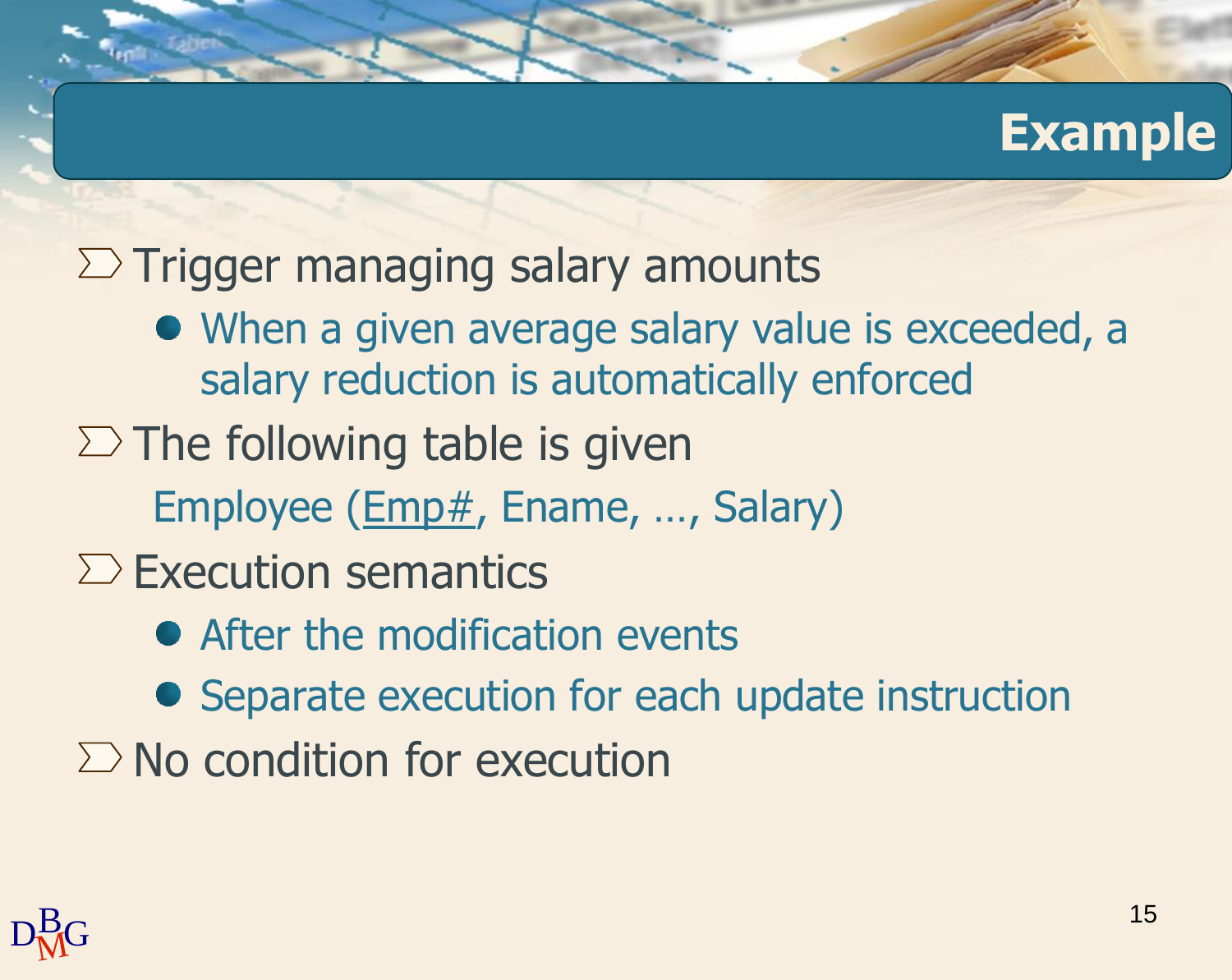

CREATE TRIGGER SalaryMonitor AFTER UPDATE OF Salary ON Employee FOR EACH STATEMENT BEGIN update Employee set Salary = Salary  $*$  K where 2500 < (select AVG (Salary) from Employee); END;

#### The value of K may be

- $K = 0.9 \rightarrow$  execution terminates
- $K = 1.1 \rightarrow$  infinite execution

**SalaryMonitor** 

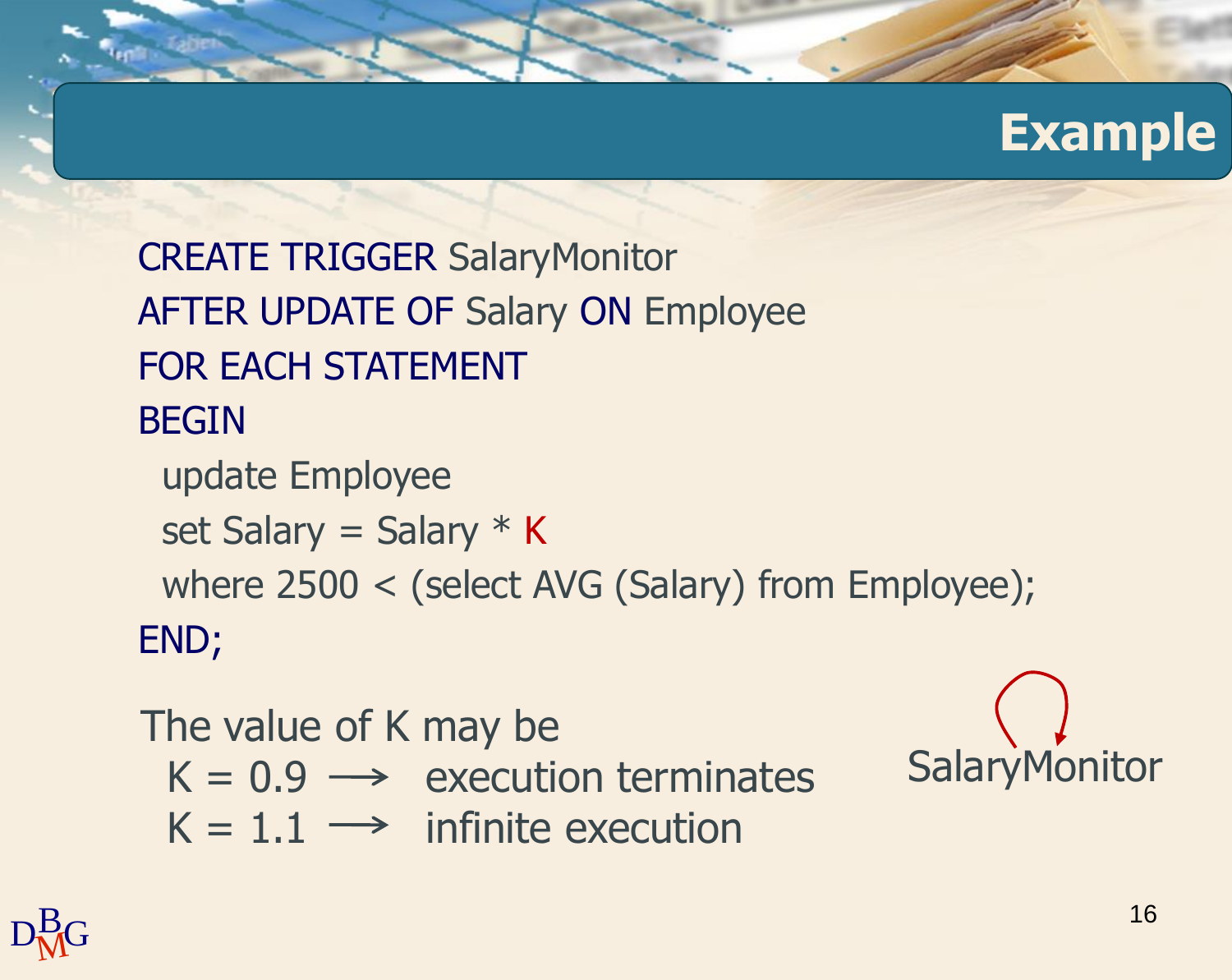# **Trigger applications**

### $\sum$  Internal applications

- maintenance of complex integrity constraints
- replication management
- **•** materialized view maintenance
- $\Sigma$  Business Rules
	- **Incorporate into the DBMS application knowledge** 
		- E.g., reorder rule

 $\sum$  Alerters

• widely used for notification

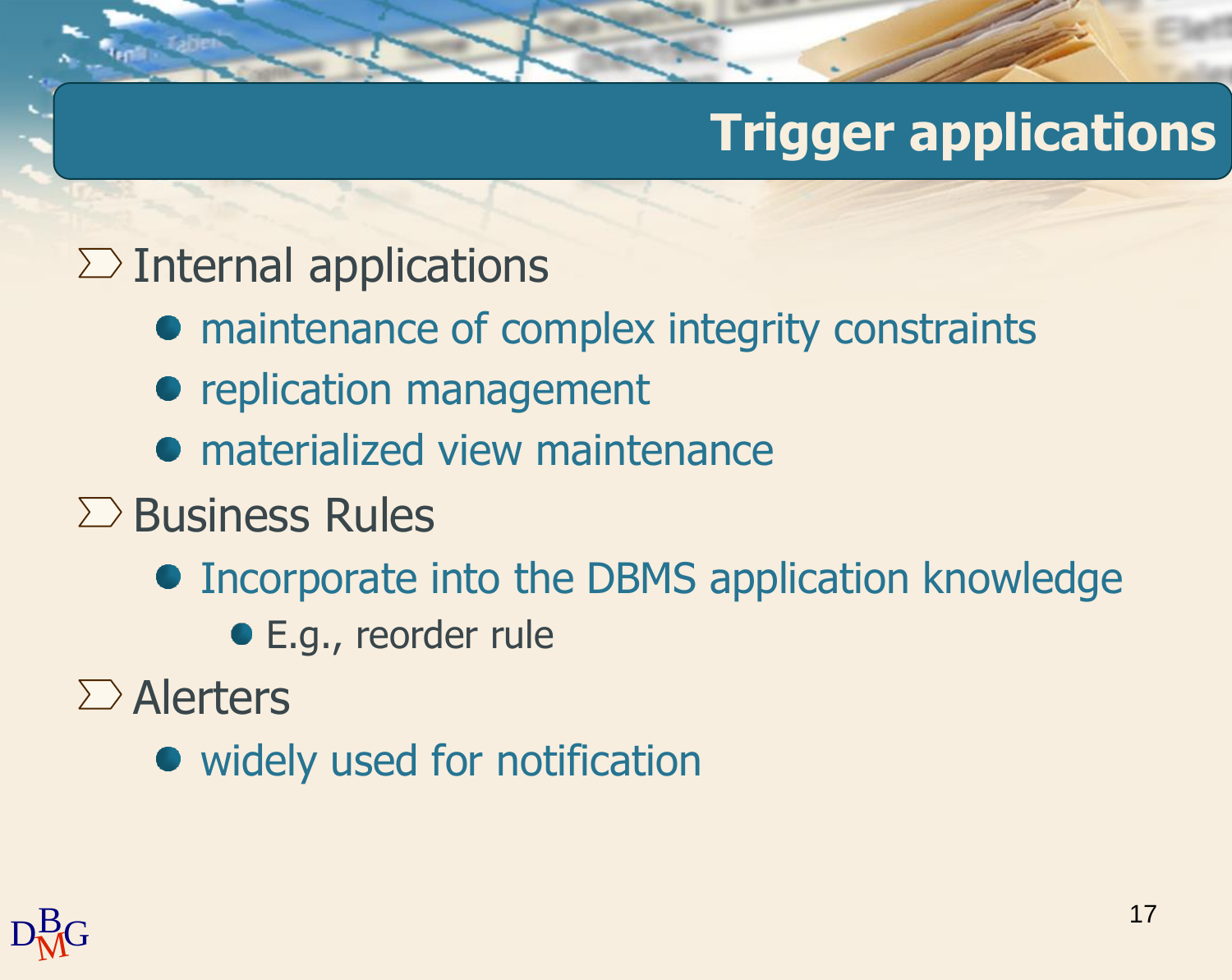## **Triggers for constraint management**

- $\Sigma$  Triggers are exploited to enforce complex integrity constraints
- $\Sigma$  Design procedure
	- 1. Write the constraint as a SQL predicate
		- It provides a condition for the trigger execution
	- 2. Identify the events which may violate the constraint
		- *i.e.* the condition
	- 3. Define the constraint management technique in the action

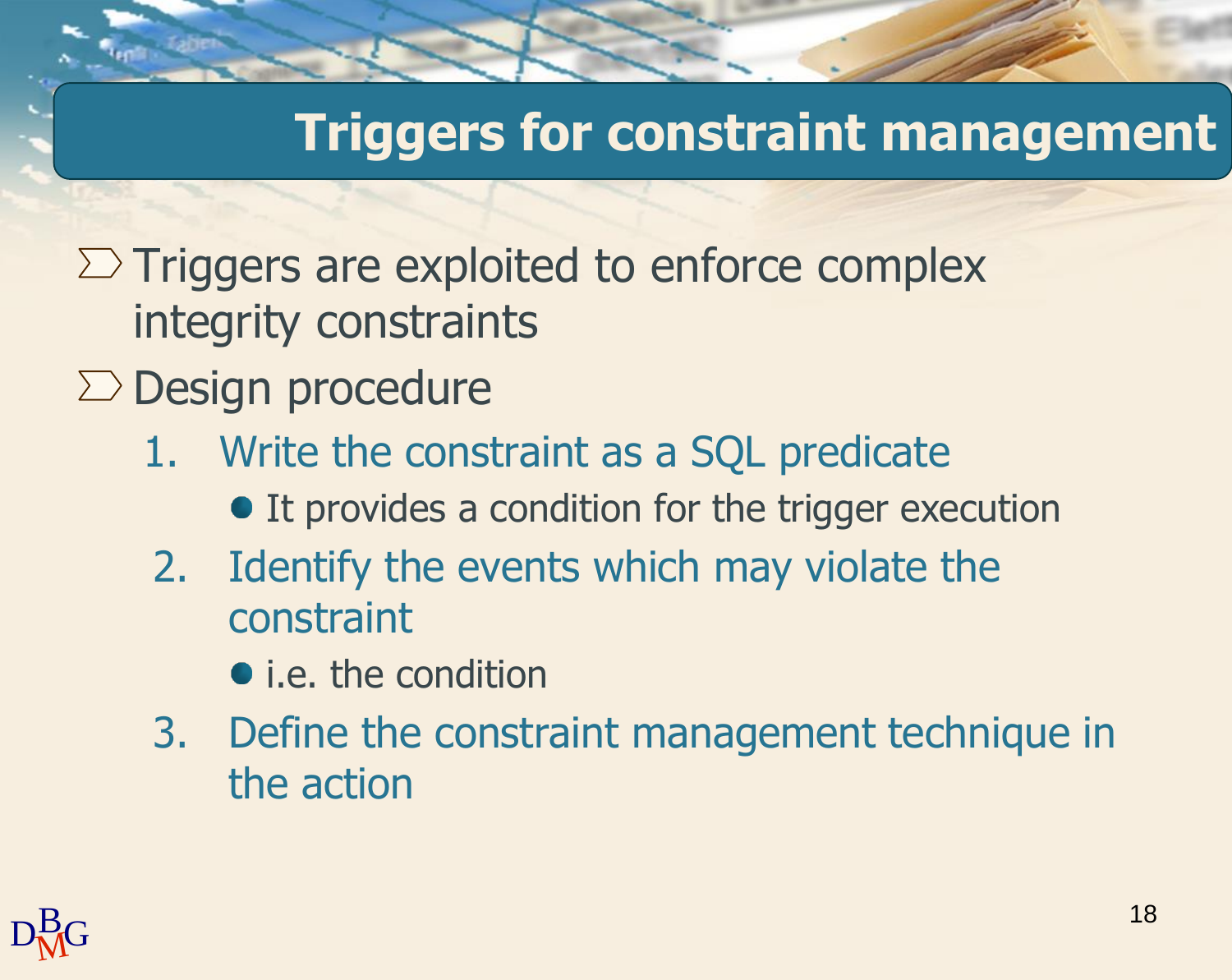### $\Sigma$  The following tables are given

- $\bullet$  Supplier S ( $S#$ , SName, ...)
- Part P  $(P#$ , PName, ...)
- Supply SP  $(S#, P#, Qty)$
- $\sum$  Constraint to be enforced
	- A part may be supplied by at most 10 different suppliers

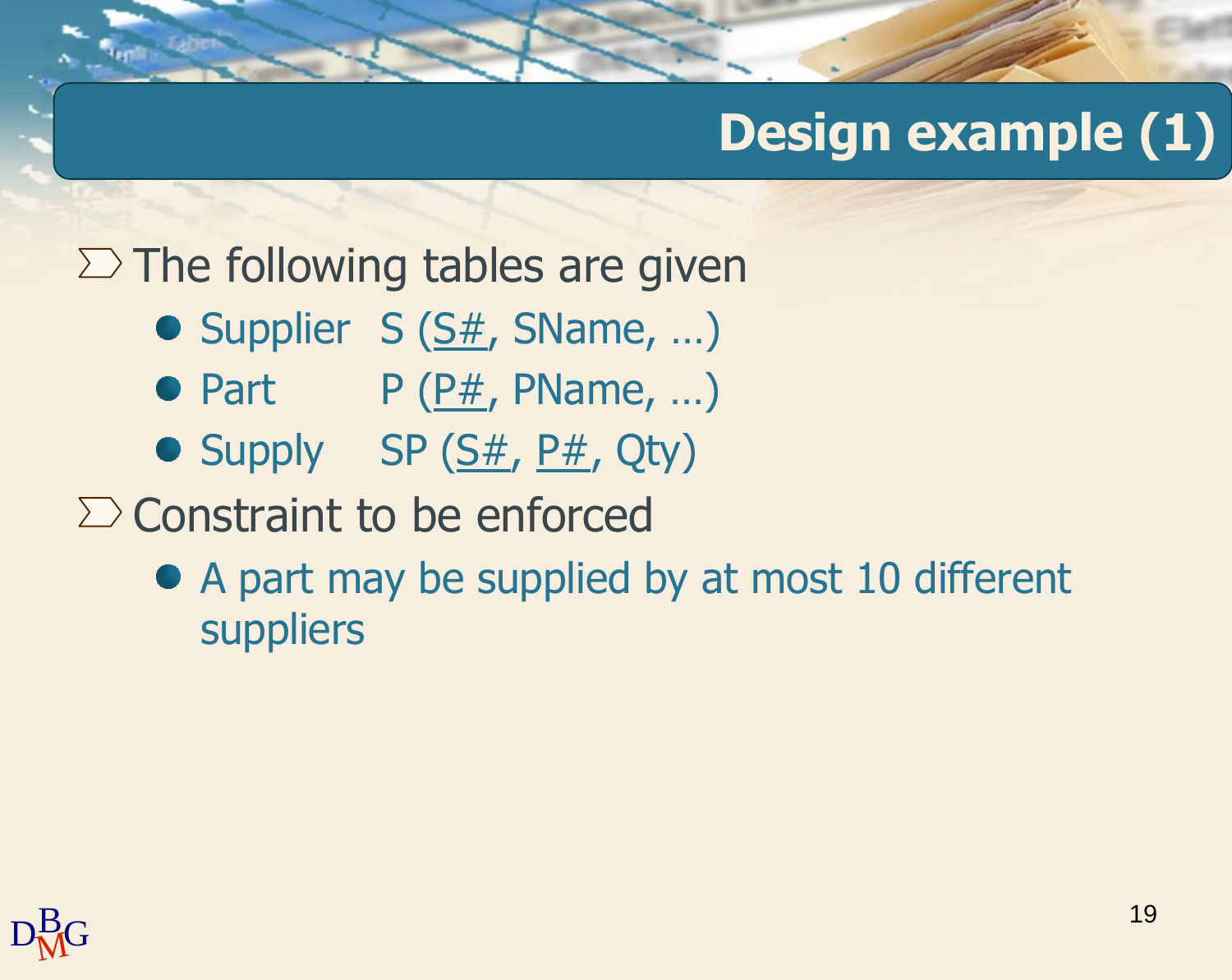### $\sum$  Constraint predicate

select P# from SP group by P# having count( $*) > 10$ 

### $\bullet$  set of parts violating the constraint

 $\Sigma$  Events

- **•** insert on SP
- update of P# on SP
- $\sum$  Action

• reject the violating transaction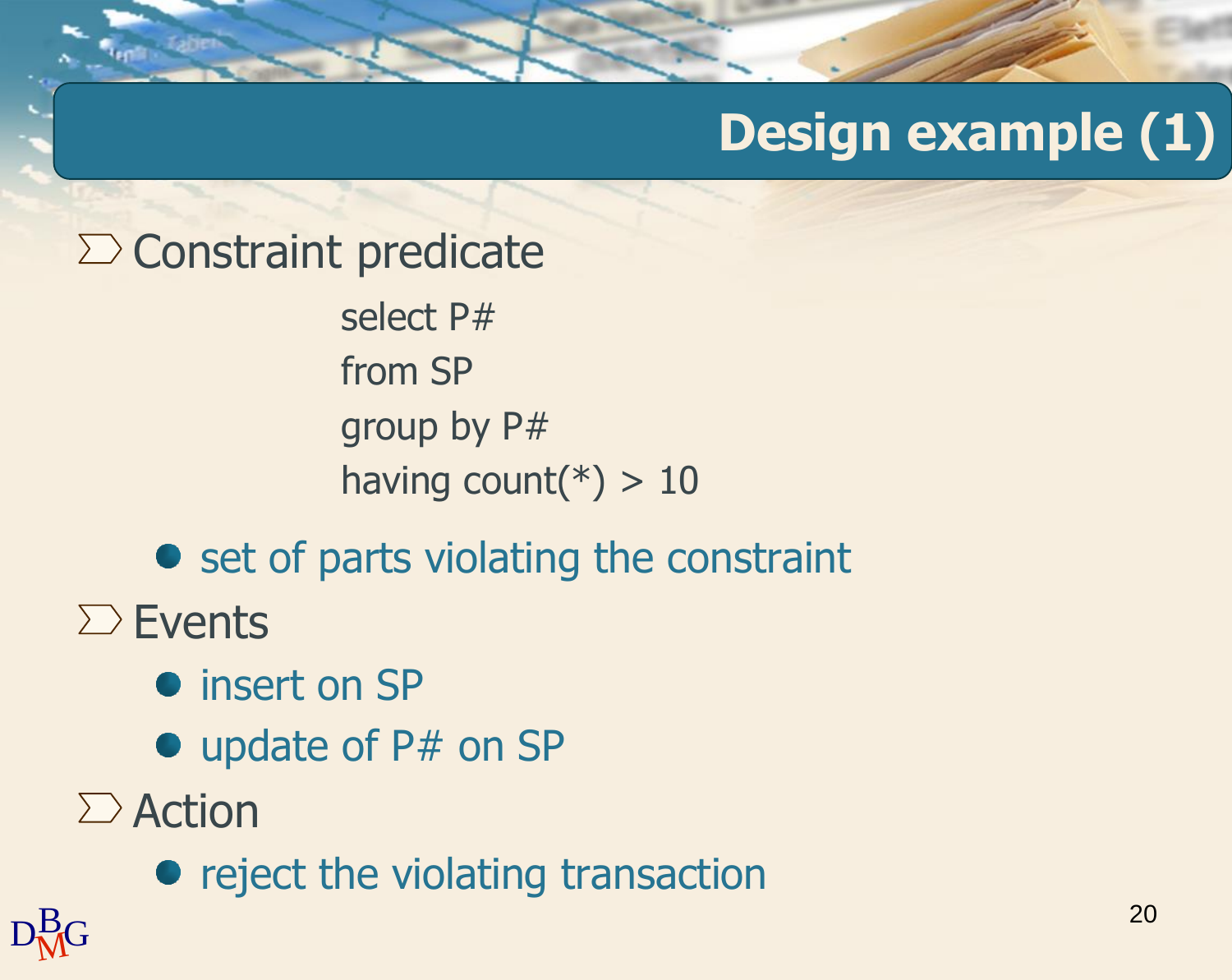### $\Sigma$  Execution semantics

- *after* the modification
- statement level
	- $\bullet$  to capture the effect of the entire modification
	- (Oracle) to allow access to the mutating table

### $\sum$  (Oracle) No condition

- The condition cannot be specified in the WHEN clause
- It is checked in the trigger body
- $\Sigma$  Design for Oracle trigger semantics

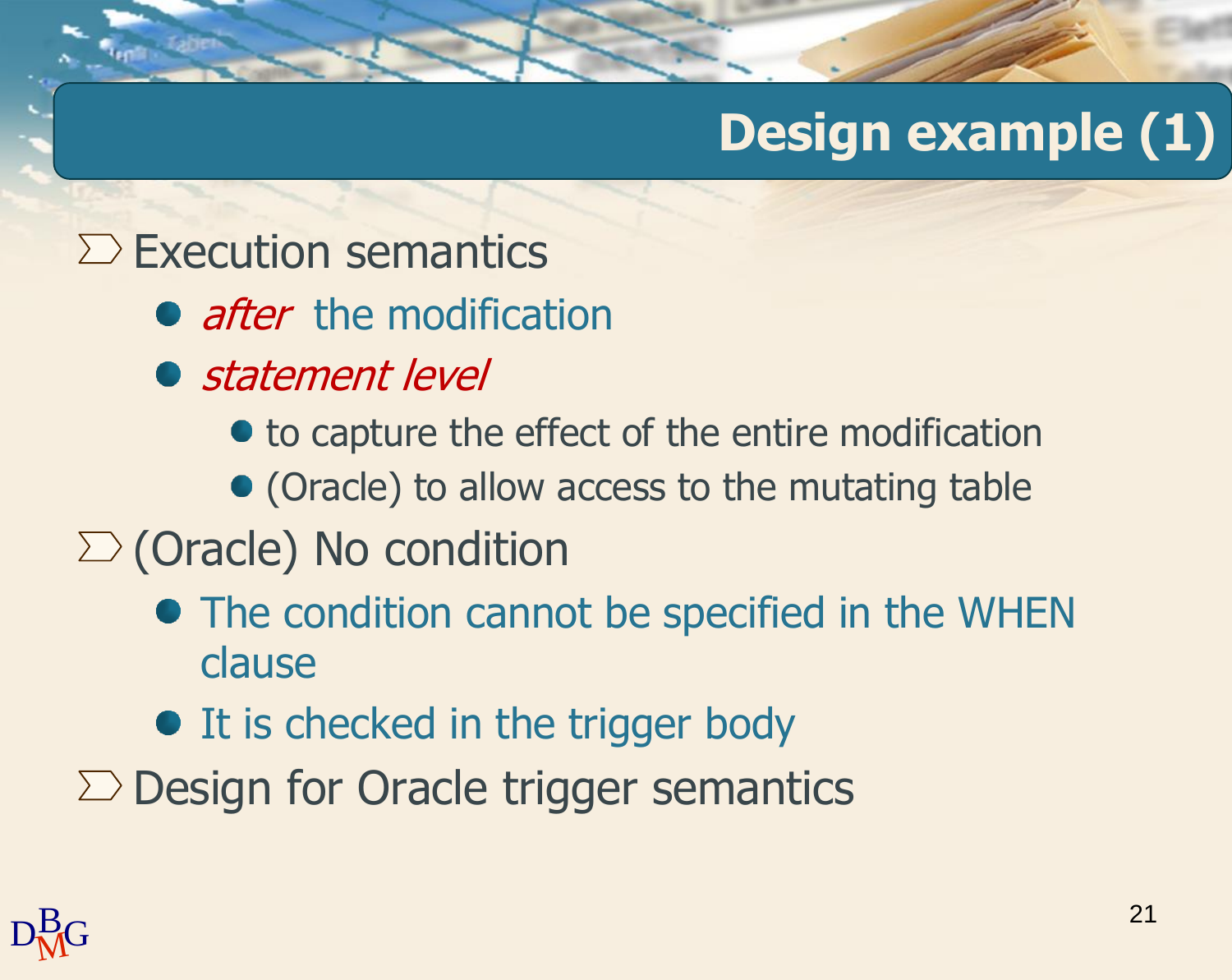```
D_{\rm M}^{\rm B}G END;
CREATE TRIGGER TooManySuppliers
AFTER UPDATE OF P# OR INSERT ON SP
DECLARE
 N number;
BEGIN
 select count(*) into N
 from SP
 where P# IN (select P# from SP
               group by P#
               having count(*) > 10);
 if (N \lt > 0) then
   raise_application_error (xxx, 'constraint violated');
 end if;
```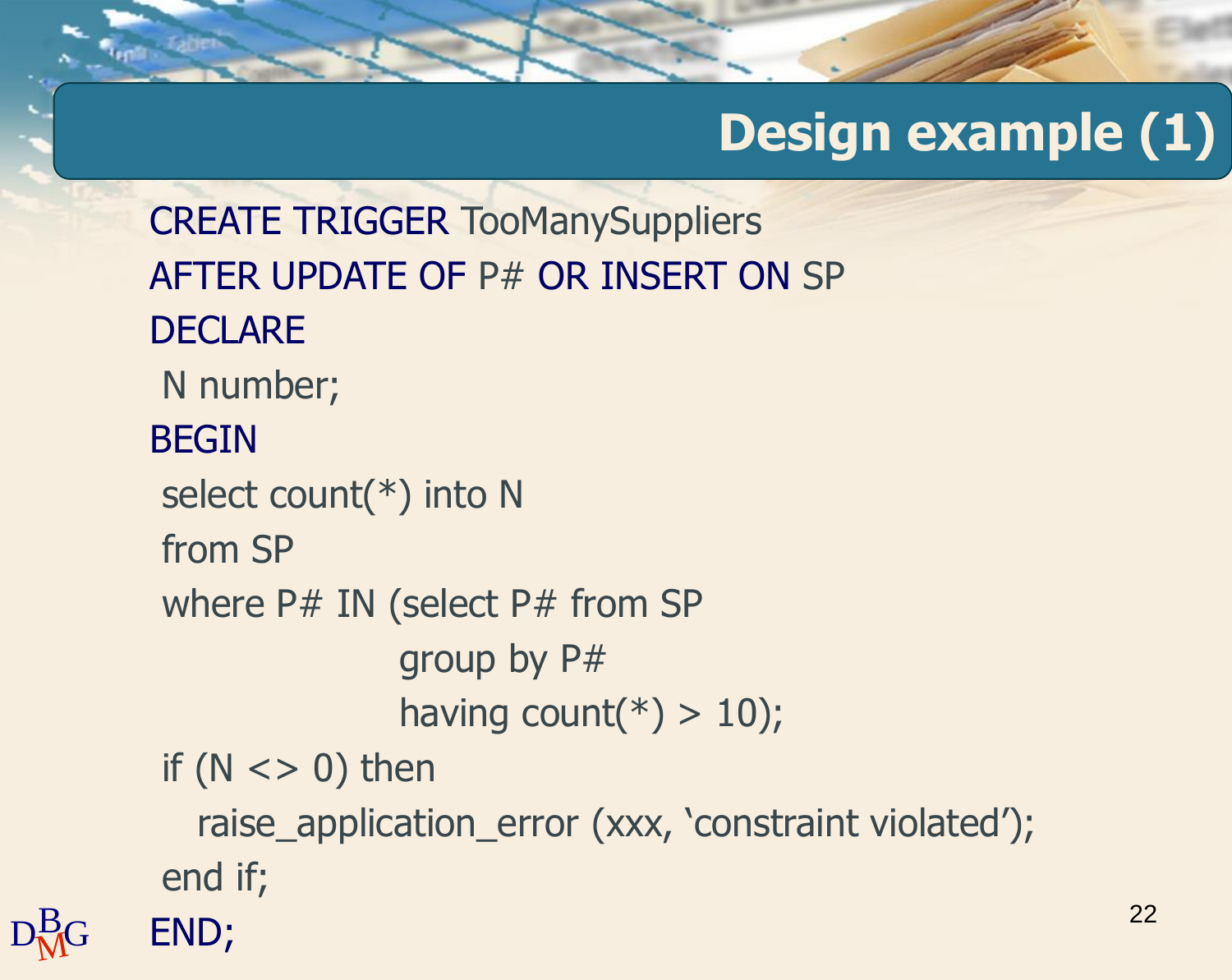## $\Sigma$  The following tables are given

- $\bullet$  Supplier S ( $S#$ , SName, ...)
- Part P  $(P#$ , PName, ...)
- $\bullet$  Supply SP ( $S#$ ,  $P#$ , Qty)

 $\Sigma$  Constraint to be enforced

- The quantity of a product supply cannot be larger than 1000. If it is larger, trim it to 1000.
- $\Sigma$  Check constraints do not allow compensating actions
	- Implement with a trigger

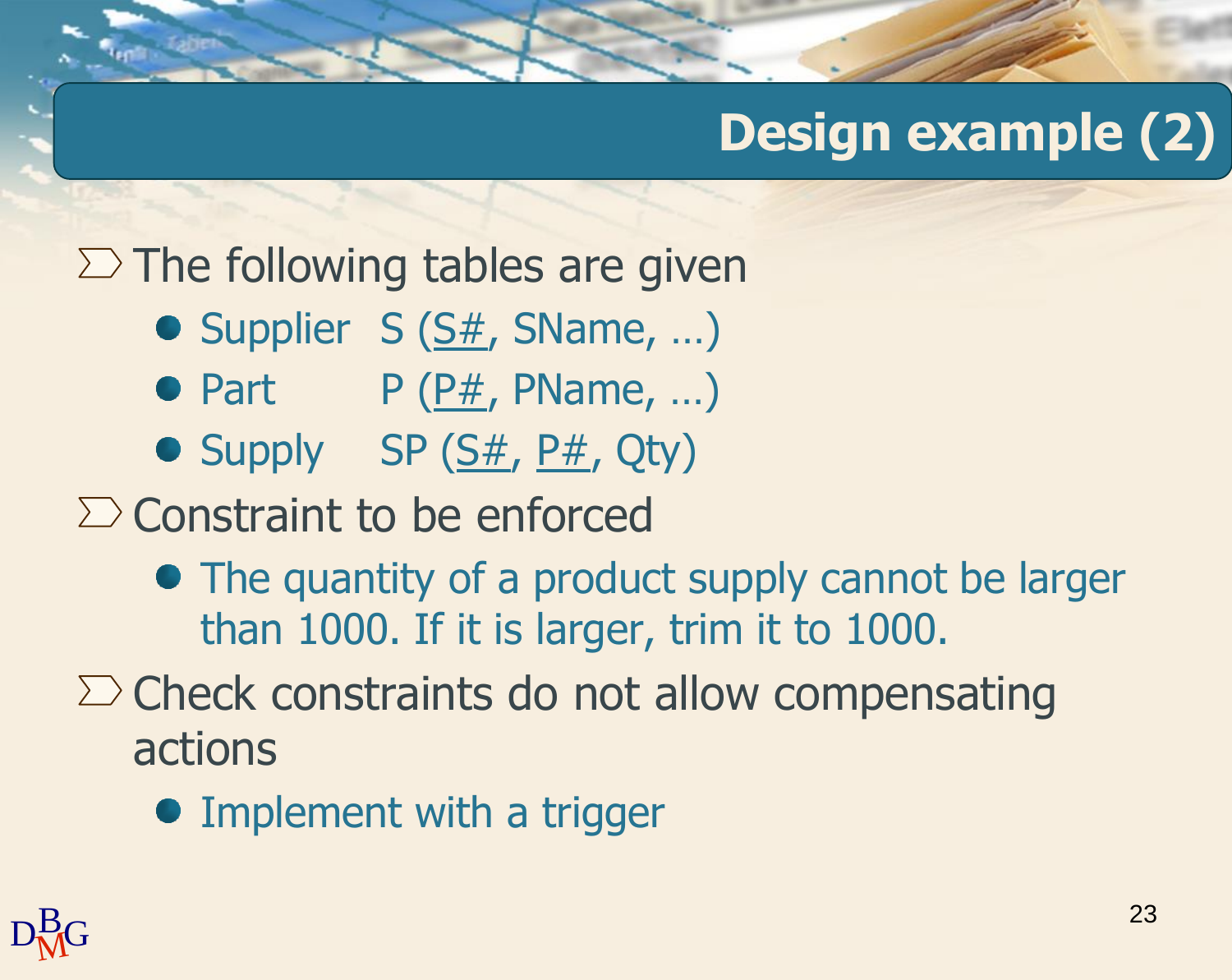### $\sum$  Constraint predicate

- $\bullet$  Qty > 1000
- It is also the trigger condition
- $\sum$  Events
	- $\bullet$  insert on SP
	- update of Qty on SP
- $\sum$  Action
	- $\bullet$  Qty = 1000

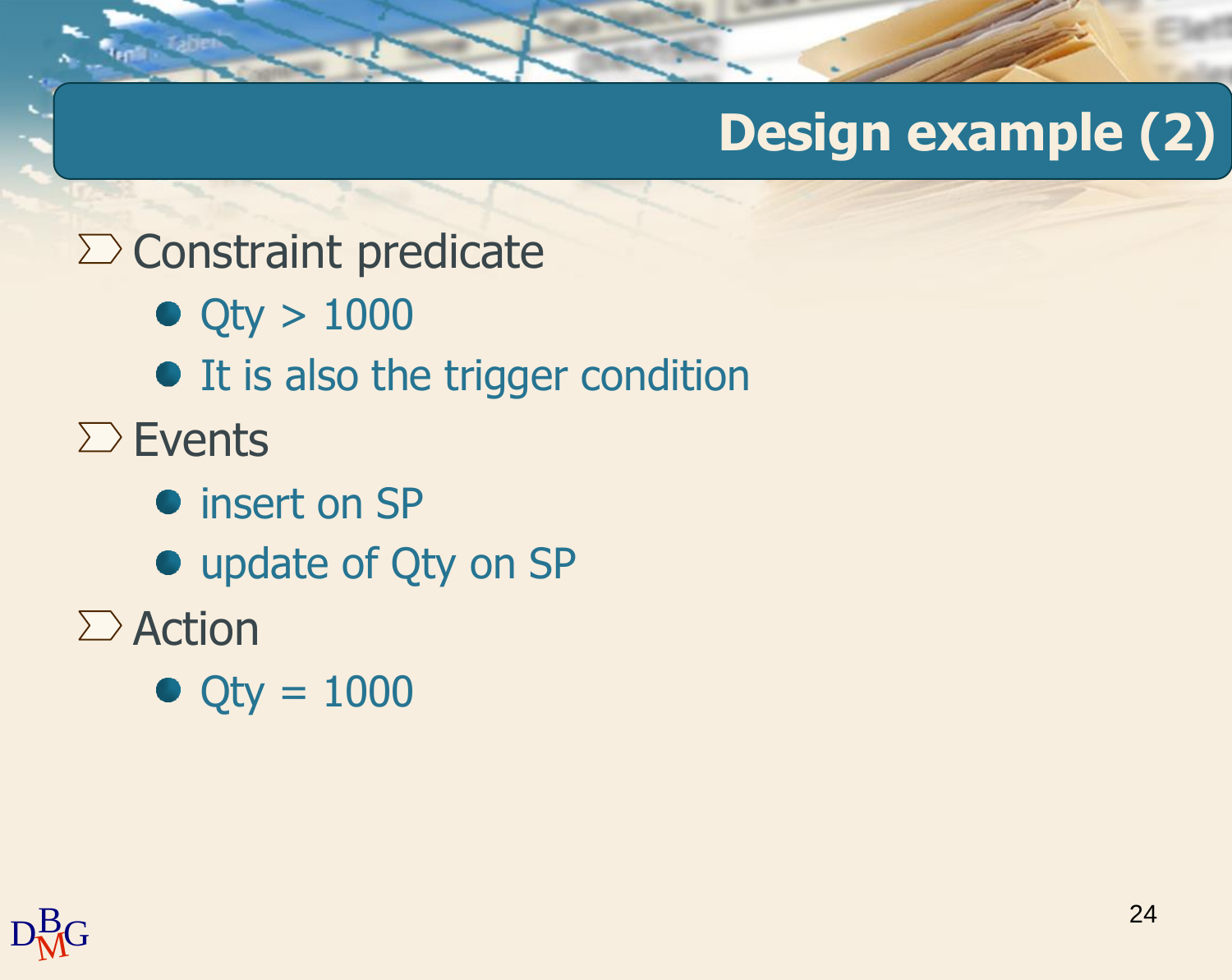### $\Sigma$  Execution semantics

- before the modification takes place
	- its effect can be changed before the constraint is checked
- row level
	- each tuple is modified separately